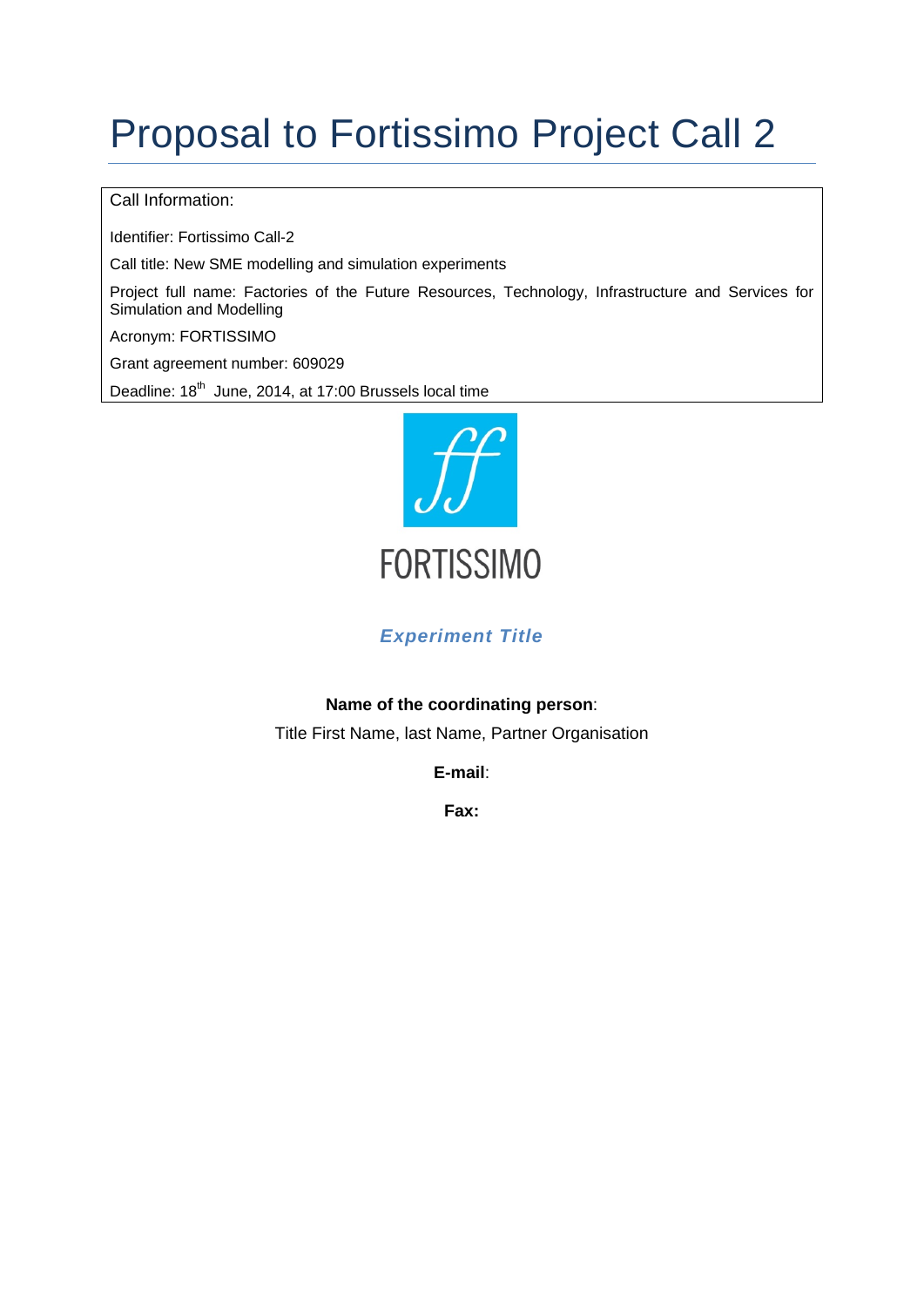| No. | <b>Participant organisation name</b> | <b>Participant</b><br>short name | <b>Country</b> |
|-----|--------------------------------------|----------------------------------|----------------|
|     |                                      |                                  |                |
|     |                                      |                                  |                |
| っ   |                                      |                                  |                |
|     |                                      |                                  |                |
|     |                                      |                                  |                |
|     |                                      |                                  |                |

| No. | <b>Participant</b><br>short name | <b>SME</b><br>(yes/no) | <b>PIC</b> |
|-----|----------------------------------|------------------------|------------|
|     |                                  |                        |            |
| ◠   |                                  |                        |            |
| 3   |                                  |                        |            |
|     |                                  |                        |            |
|     |                                  |                        |            |
|     |                                  |                        |            |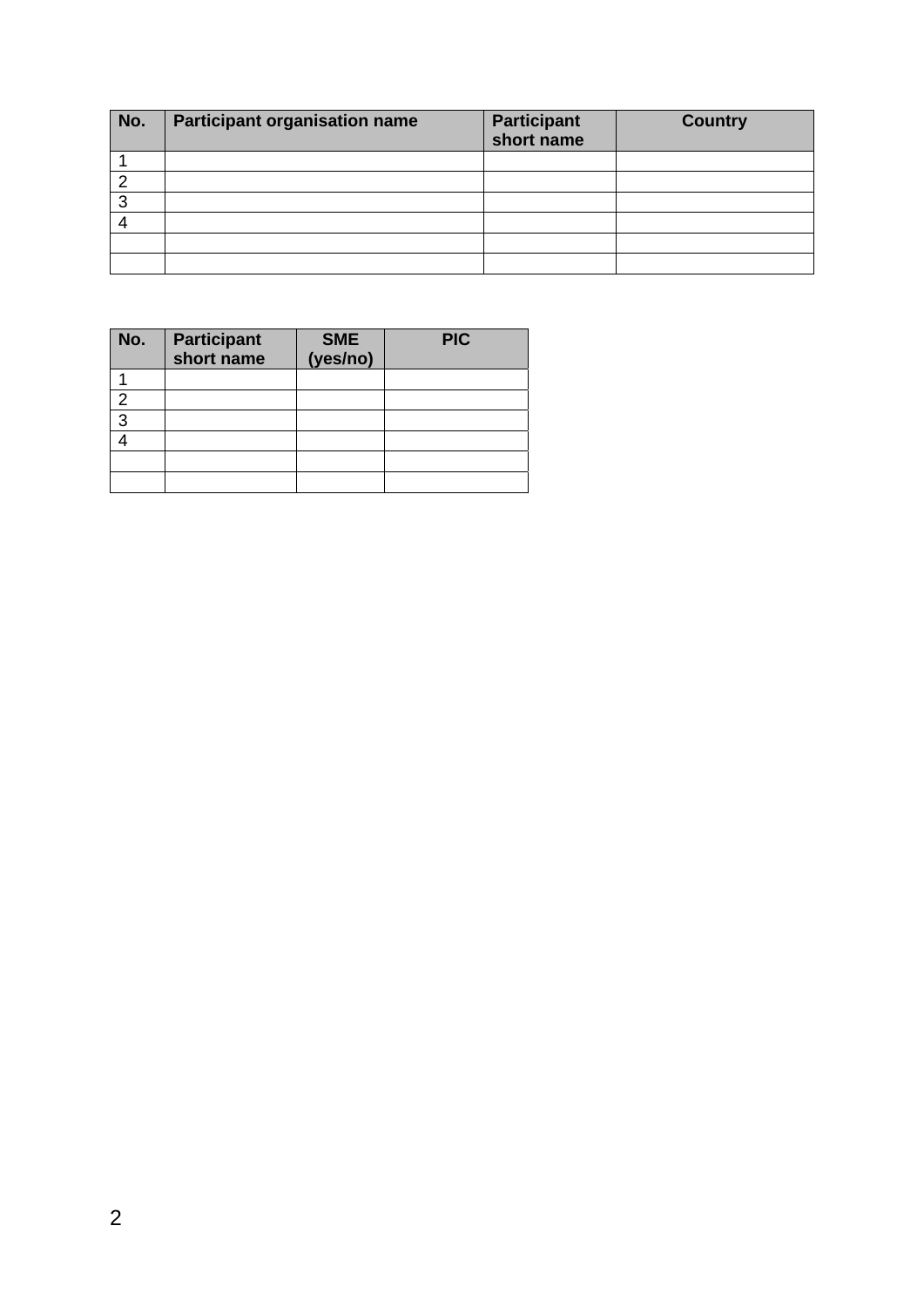## **Summary**

(Guideline: 0.5 pages)

## **Industrial relevance, potential impact and exploitation plans**

(Guideline: 3.5 pages)

*Fortissimo Call-2 targets the augmentation of the current set of application experiments. The new application experiments should provide business relevant investigations and demonstrations of simulation services in the Fortissimo HPC Cloud that have the potential to create business benefits for manufacturing SMEs. The business-relevance of the application experiment is essential, as Fortissimo places considerable emphasis on the exploitation of opportunities at all levels of the value chain ranging from the end-user, through Independent Software Vendors (ISVs), domain experts and technology providers to the HPC infrastructure provider.* 

*The expected business impact and commercial exploitation possibilities of the targeted results should be explained and substantiated by market figures (target markets, market sizes, competitors, competing solutions,..). The alignment of the proposed experiments with the objectives of Fortissimo Call-2 should be explained.* 

## **Description of the work plan and concept**

(Guideline: 3 pages)

Introductory text & explanation of the experiment concept.

| <b>Experiment Title</b>                                                                                                   |  |  |  |  |  |  |  |
|---------------------------------------------------------------------------------------------------------------------------|--|--|--|--|--|--|--|
| Participant                                                                                                               |  |  |  |  |  |  |  |
| short name                                                                                                                |  |  |  |  |  |  |  |
| Role <sup>1</sup>                                                                                                         |  |  |  |  |  |  |  |
| <b>Description:</b>                                                                                                       |  |  |  |  |  |  |  |
|                                                                                                                           |  |  |  |  |  |  |  |
|                                                                                                                           |  |  |  |  |  |  |  |
| Workplan                                                                                                                  |  |  |  |  |  |  |  |
| <b>Task 1 Task name</b>                                                                                                   |  |  |  |  |  |  |  |
| Task description.                                                                                                         |  |  |  |  |  |  |  |
| <b>Deliverable:</b> Deliverable short description (Experiment Month nn (i.e. within months 1 to 18 of the<br>experiment)) |  |  |  |  |  |  |  |
| <b>Impact and Outputs</b>                                                                                                 |  |  |  |  |  |  |  |

1

<sup>&</sup>lt;sup>1</sup> Examples of roles: End-user, application or technology expert, HPC expert, ISV, HPC Centre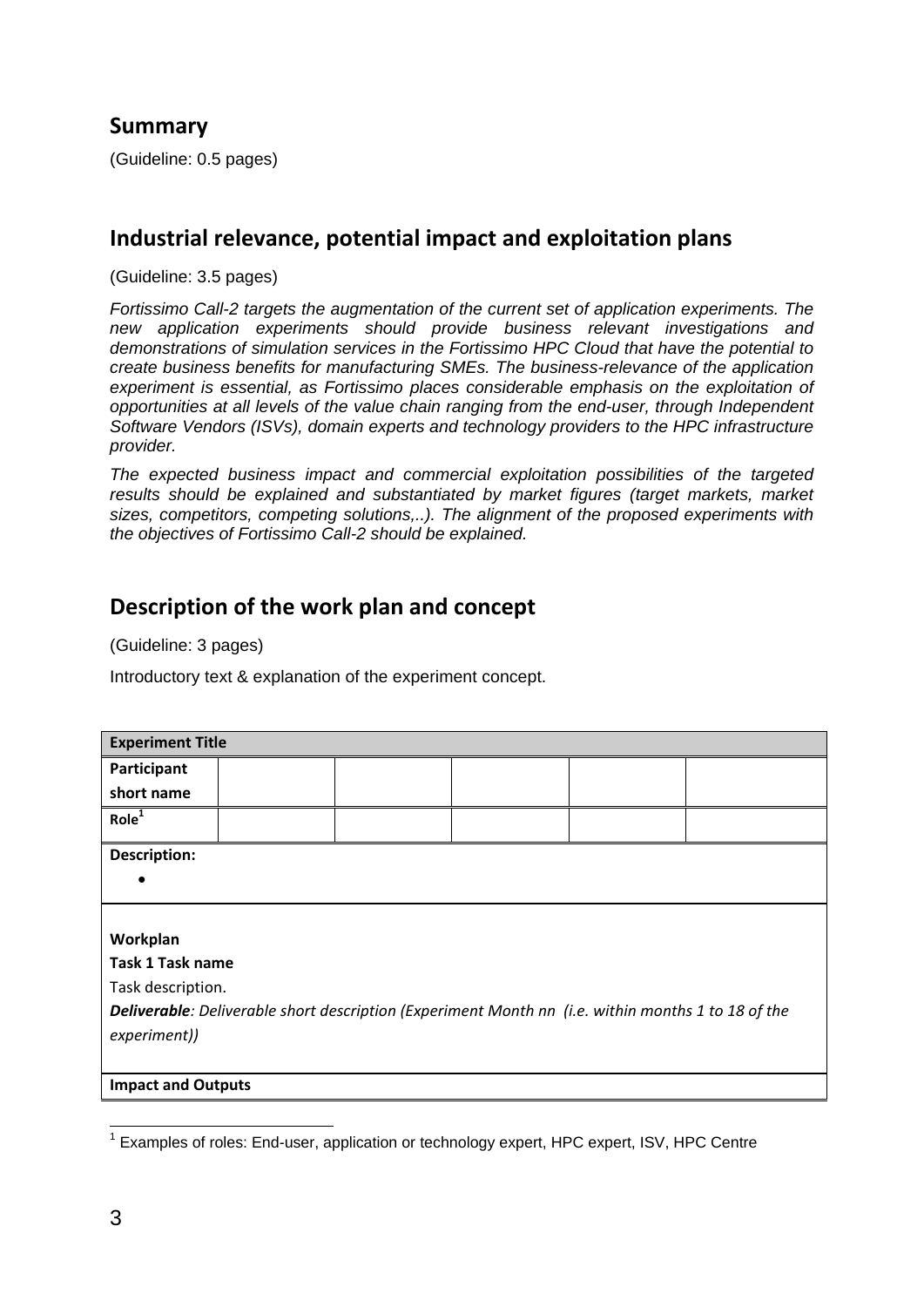|                                       |  | (Output = concrete results from the experiments, such as, but not limited to, business case<br>analyses/reports, software releases, user workflows, experience reports,<br>Impact = explanation of the use of project results and the related business impact, enhanced<br>capabilities or potential for service offerings, etc.) |  |  |  |  |
|---------------------------------------|--|-----------------------------------------------------------------------------------------------------------------------------------------------------------------------------------------------------------------------------------------------------------------------------------------------------------------------------------|--|--|--|--|
| The output of experiment will be:     |  |                                                                                                                                                                                                                                                                                                                                   |  |  |  |  |
| The results of the experiment will be |  |                                                                                                                                                                                                                                                                                                                                   |  |  |  |  |
| <b>Participants and effort</b>        |  |                                                                                                                                                                                                                                                                                                                                   |  |  |  |  |
| <b>TOTAL</b><br>Participant           |  |                                                                                                                                                                                                                                                                                                                                   |  |  |  |  |
| Effort (PM)                           |  |                                                                                                                                                                                                                                                                                                                                   |  |  |  |  |
| $PM = Person$ Months                  |  |                                                                                                                                                                                                                                                                                                                                   |  |  |  |  |

## **Quality of the consortium as a whole and of the individual proposers**

(Guideline: 2 pages)

*The descriptions of the individual proposers should explain the proposer's capability, as an entity and, in terms of the key staff to be assigned to the project, to carry out the assigned tasks. The description of the consortium (for the experiment) as a whole should provide evidence that the consortium includes the necessary and sufficient set of complementary capabilities (i.e. no unnecessary overlap of capabilities nor omission of required capabilities).* 

#### **Justification of costs and resources**

(Guideline: 1 page)

| Participant | Participant | Estimated eligible costs |                    |                |               |                   | Requested |                      |
|-------------|-------------|--------------------------|--------------------|----------------|---------------|-------------------|-----------|----------------------|
| Number      | short       | Effort                   | Personnel          | Subcontracting | Other         | Indirect          | Total     | Funding $(\epsilon)$ |
|             | name        | (PM)                     | Costs $(\epsilon)$ | (€)            | <b>Direct</b> | $costs$ ( $\in$ ) | costs     |                      |
|             |             |                          |                    |                | costs         |                   |           |                      |
|             |             |                          |                    |                | (€)           |                   |           |                      |
|             |             |                          |                    |                |               |                   |           |                      |
|             |             |                          |                    |                |               |                   |           |                      |
|             |             |                          |                    |                |               |                   |           |                      |
|             |             |                          |                    |                |               |                   |           |                      |
|             |             |                          |                    |                |               |                   |           |                      |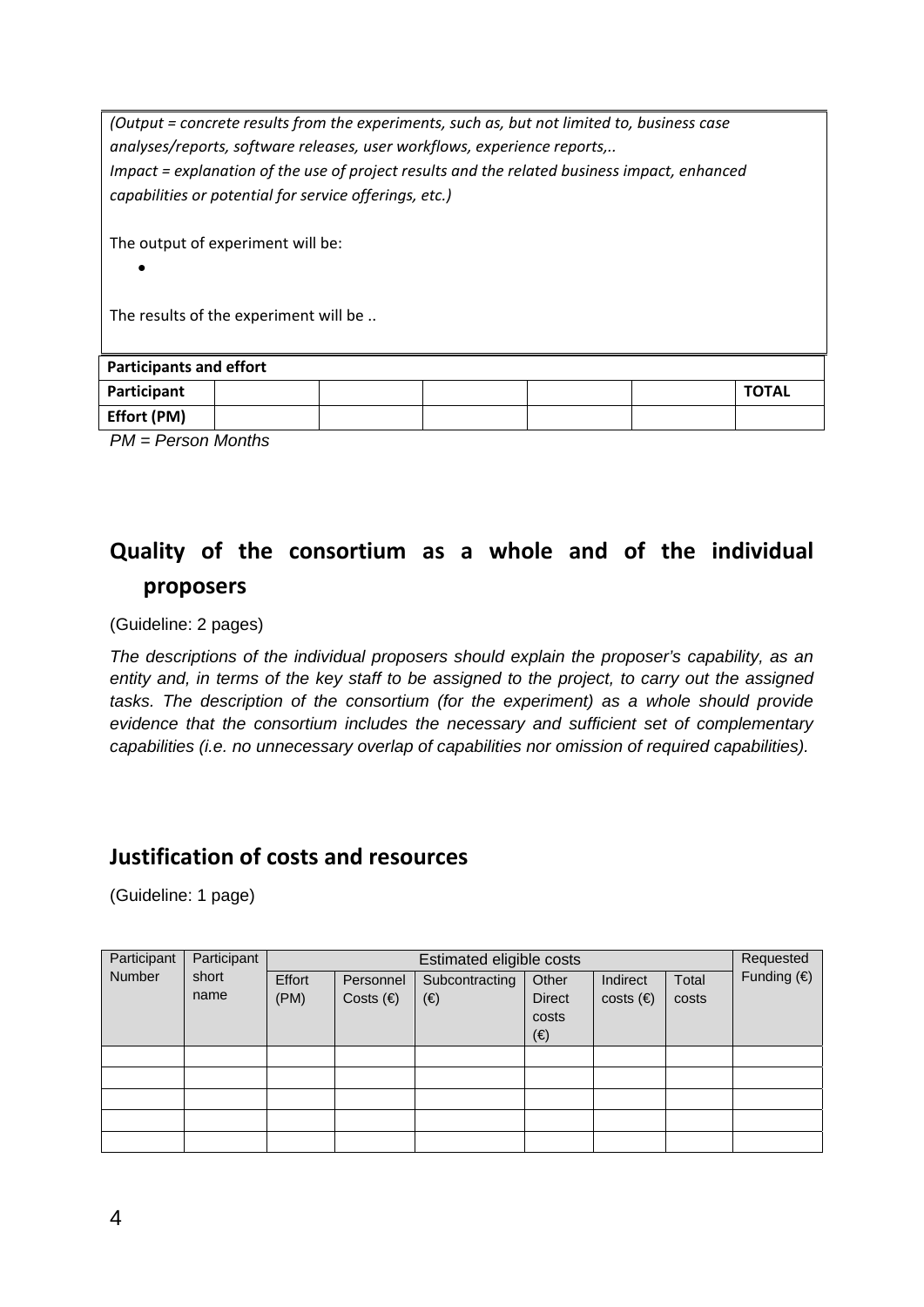| $- - - - - - -$ |  |  |  |  |
|-----------------|--|--|--|--|
|                 |  |  |  |  |

Cost breakdown per Participant

| New/Existing<br>beneficiaries | Participant Number | Participant short name | Requested Funding (€) |
|-------------------------------|--------------------|------------------------|-----------------------|
|                               |                    |                        |                       |
| <b>New Beneficiaries</b>      |                    |                        |                       |
|                               |                    |                        |                       |
|                               |                    |                        |                       |
|                               |                    | Sub-Total              |                       |
|                               |                    |                        |                       |
| <b>Existing Beneficiaries</b> |                    |                        |                       |
|                               |                    | Sub-Total              |                       |
|                               |                    | Total                  |                       |

Funding for new and existing beneficiaries<sup>2</sup>

*Costs for subcontracting and other direct costs, including computing costs need to be clearly explained. The basis (calculation model) for the calculation of indirect costs should be reported.* 

*Computing costs, in terms of the required core hours, should be scoped for the whole value chain of the proposed experiment and assigned under "Other Direct costs". The budgeting for computing resources is to follow the Fortissimo Token Model:* 

#### *The Fortissimo Token Model for Computing Resources*

*Paying for on-demand access to HPC Cloud resources is a key part of running such a service. During the project lifetime, Fortissimo will study the best way of doing this sustainably and transparently in the long term. However, the project also needs a model of resource charging during the project and this will be accomplished as*  follows. The model takes into account the restrictions placed on the project by the *FP7 financial guidelines.* 

*Most experiments will need specific software and licences installed on whatever components of the Fortissimo HPC Cloud they intend to use. We therefore expect*  each experiment to choose an on-demand provider for the duration of their *experiment. Whichever provider is chosen may either provide free access to their resources or to charge for them. Because one beneficiary in an FP7 project may not invoice another and then charge that invoice to the European Commission Fortissimo uses the following token-based model during the project:* 

- *1. A token will have a notional monetary value of €0.01.*
- 2. Each HPC Cloud Provider will calculate the actual direct costs with no profit *component associated with providing access to their resources.*

1

 $2$  Existing beneficiaries are those proposal participants who are already Fortissimo partners, new beneficiaries are those participants who would become Fortissimo partners in the case of the proposal being selected for integration into the project.